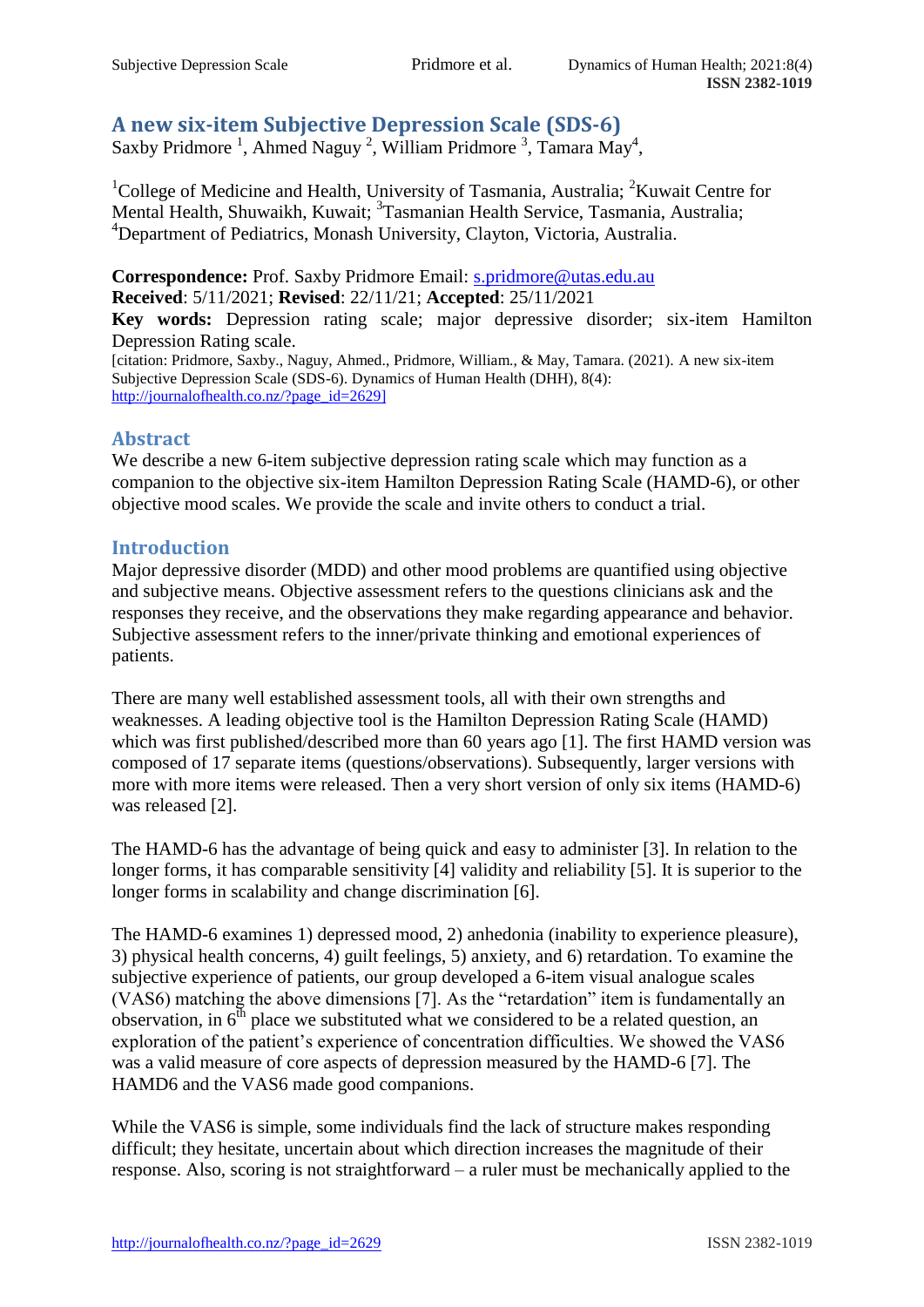page, and the reproduction process of the test sheet may cause the length of the reproduced line to vary by up to 1 cm, meaning mathematical manipulation is required to standardize the results.

# **A new Scale**

We have developed a new scale, the six-item Subjective Depression Scale (SDS-6), which we expect/hope will be useful in the measurement of the subjective experience of people suffering MDD. Again, we have used the 6 items incorporated in the HAMD6 – research has confirmed the HAMD6 is unidimensional with strong homogeneity for evaluating MDD [5, 8]. We believe the SDS-6 could be a useful companion for the HAMD-6, but it may also be suitable for complimenting other objective instruments.

We have used the same anchor points as we used in the VAS6, but instead of a featureless straight line, we introduced ascending numbers. We have interdigitated the items – in the first, numbers ascend moving to the right, in the second they ascend moving to the left, in the third the numbers ascend moving to the right, and so on. Participants are asked to tick one box/number in each row.

Two versions of the SDS-6 are available – the have different numbers/options. One is specifically designed as a companion to the HAMD6. In the HAMD6 the numbers for the first, second, fourth, fifth and sixth, are 0-4. In the third item (physical health concerns) they are less, 0-2. We have used these numbers. This gives a maximum total of 22, thus we have labeled this version SDS-6/22. (Figure 1).

## Figure 1

The other version could be used with the HAMD6, but it might well be used as a companion to other objective instruments. To avoid the two different sets of numbers used in the HAMD6, we have arranged the numbers in each item to be the same: 0-6. Accordingly, the maximum possible score is 36 and we have labeled this version SDS-6/36. Figure 2.

Figure 2

## **Concluding comment**

We hope to trial these scales in the near future. However, should anyone be interested to try either of them now, we would be delighted. The email address of the Corresponding Author is listed above, and we would be interested in any feedback.

**Funding:** This research did not receive any specific grant from funding agencies in the public, commercial or not-for-profit sectors.

**Conflict of Interest:** The authors have no conflicts of interest.

#### **References**

[1] Hamilton M. (1960) A rating scale for depression. J Neurol Neurosurg Psychiatry 23(1): 56-62.

[2] Bech P, Allerup P, Gram L, et al. (1981) The Hamilton Depression Scale. Acta Psychiatr Scand 63: 290-299.